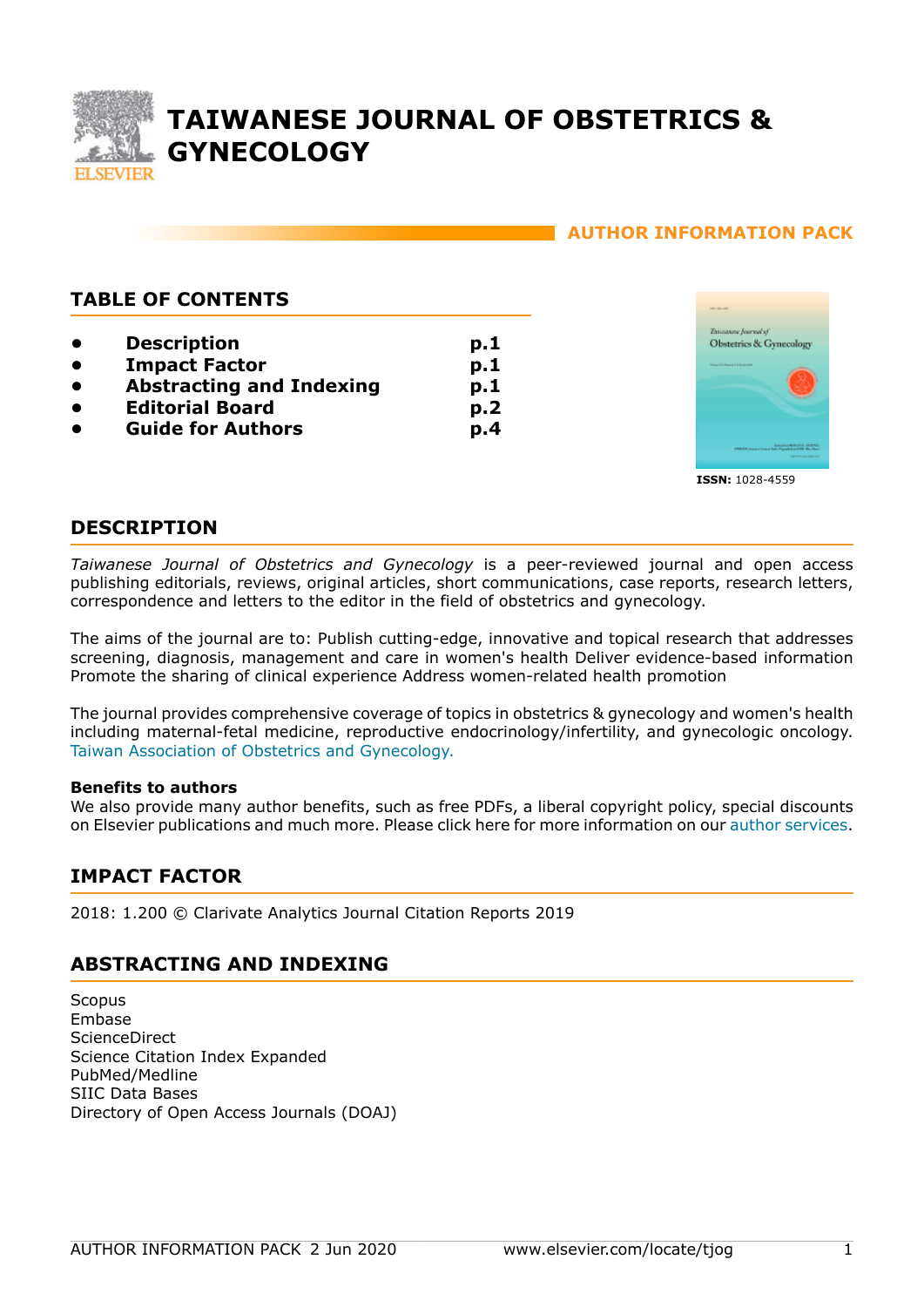# <span id="page-1-0"></span>**EDITORIAL BOARD**

### *Editor-in-Chief*

**Chih-Ping Chen**, Mackay Memorial Hospital, Taipei, Taiwan

#### *President*

**Tsung-Cheng Kuo**, Kuo General Hospital, Tainan City, Taiwan

#### *Past & Honorary Editors*

**Chien-Tien Hsu**, National Taiwan University, Taiwan **Pei-Chuan Ouyang**, National Taiwan University, Taipei, Taiwan **Hsi-Yao Chen**, National Taiwan University, Taipei, Taiwan **Chang-Yao Hsieh**, National Taiwan University, Taipei, Taiwan **Kuan-Chong Chao**, Taipei Veterans General Hospital, Taipei, Taiwan **Tsang-Ming Ko**, Kos Obstetrics and Gynecology Clinic, Taipei, Taiwan

#### *Associate Editors*

**Fu-Tsai Kung**, Chang Gung Memorial Hospital Kaohsiung Branch, Kaohsiung, Taiwan **Hung-Cheng Lai**, Taipei Medical University Shuang Ho Hospital Ministry of Health and Welfare, New Taipei City, Taiwan **Long-Yau Lin**, Chung Shan Medical University Hospital, Taichung, Taiwan **Tsung-Hsien Su**, Mackay Memorial Hospital Hsinchu, Hsinchu, Taiwan **Eing-Mei Tsai**, Kaohsiung Medical University Chung Ho Memorial Hospital, Kaohsiung, Taiwan **Peng-Hui Wang**, Taipei Veterans General Hospital, Taipei, Taiwan

**Tzu-Hao Wang**, Chang Gung Memorial Hospital Linkou Branch, Taoyuan, Taiwan

#### *Editorial Board*

**Te-Fu Chan**, Kaohsiung Medical University Chung Ho Memorial Hospital, Kaohsiung, Taiwan **Chi-Chang Chang**, E-Da Hospital, Yanchao, Taiwan **Chia-Ming Chang**, Taipei Veterans General Hospital, Taipei, Taiwan **Chih-Long Chang**, Mackay Memorial Hospital, Taipei, Taiwan **Fong-Ming Chang**, DA-AN Women and Children Hospital, Tainan, Taiwan **Wei-Chun Chang**, China Medical University Hospital, Taichung, Taiwan **Chih-Yao Chen**, Dianthus MFM Center, Taipei, Taiwan **Gin-Den Chen**, Chung Shan Medical University Hospital, Taichung, Taiwan **Hsin-Fu Chen**, National Taiwan University, Taipei, Taiwan **Huey-Yi Chen**, China Medical University Hospital, Taichung, Taiwan **Mei-Jou Chen**, National Taiwan University, Taipei, Taiwan **Ming Chen**, Changhua Christian Medical Foundation Changhua Christian Hospital, Changhua, Taiwan **Yi-Jen Chen**, Taipei Veterans General Hospital, Taipei, Taiwan **Min-Min Chou**, China Medical University Hospital, Taichung, Taiwan **Tang-Yuan Chu**, Hualien Tzu Chi Hospital, Hualien, Taiwan **Sheng-Mou Hsiao**, Far Eastern Memorial Hospital, New Taipei City, Taiwan **Ching-Hung Hsieh**, Taiwan Association of Obstetrics and Gynecology, Taipei, Taiwan **Yao-Yuan Hsieh**, Yao-Yuan Hsieh Obstetrics and Gynecology Clinic, Taichung, Taiwan **Te-Yao Hsu**, Kaohsiung Medical University Chung Ho Memorial Hospital, Kaohsiung, Taiwan **Ben-Shian Huang**, National Yang-Ming University, Taiwan **Jian-Pei Huang**, Mackay Memorial Hospital, Taipei, Taiwan **Mann-Jung Hung**, Asia University, Taiwan **Tai-Ho Hung**, Kaohsiung Medical University Chung Ho Memorial Hospital, Taiwan **Yao-Ching Hung**, China Medical University Hospital, Taichung, Taiwan **Jiann-Loung Hwang**, Jiann-loung Hwang Obstetrics and Gynecology Clinic, Taipei, Taiwan **Yuh-Ming Hwu**, Mackay Memorial Hospital, Taipei, Taiwan **Cherng-Jye Jeng**, Kaohsiung Medical University Chung Ho Memorial Hospital, Kaohsiung, Taiwan **Pao-Lin Kuo**, National Cheng Kung University Hospital, Tainan, Taiwan **Tsung-Hsuan Lai**, Cathay General Hospital, Taipei, Taiwan **Chyi-Long Lee**, Keelung Chang Gung Memorial Hospital of the CGMF, Taiwan **Chien-Nan Lee**, National Taiwan University, Taipei, Taiwan **Ching-Chung Liang**, Keelung Chang Gung Memorial Hospital of the CGMF, Taiwan **Kok-Min Seow**, Shin Kong Wu Ho Su Memorial Hospital, Taipei, Taiwan **S.W. Steven Shaw**, Chang Gung Memorial Hospital Linkou Branch, Taoyuan, Taiwan **Bor-Ching Sheu**, National Taiwan University, Taipei, Taiwan **Jin-Chung Shih**, National Taiwan University, Taipei, Taiwan **Her-Young Su**, Tri-Service General Hospital, Taipei, Taiwan **Mou-Jong Sun**, Changhua Christian Medical Foundation Changhua Christian Hospital, Changhua, Taiwan **Pao-Ling Torng**, National Taiwan University, Taiwan **Ming-Song Tsai**, Cathay General Hospital, Taipei, Taiwan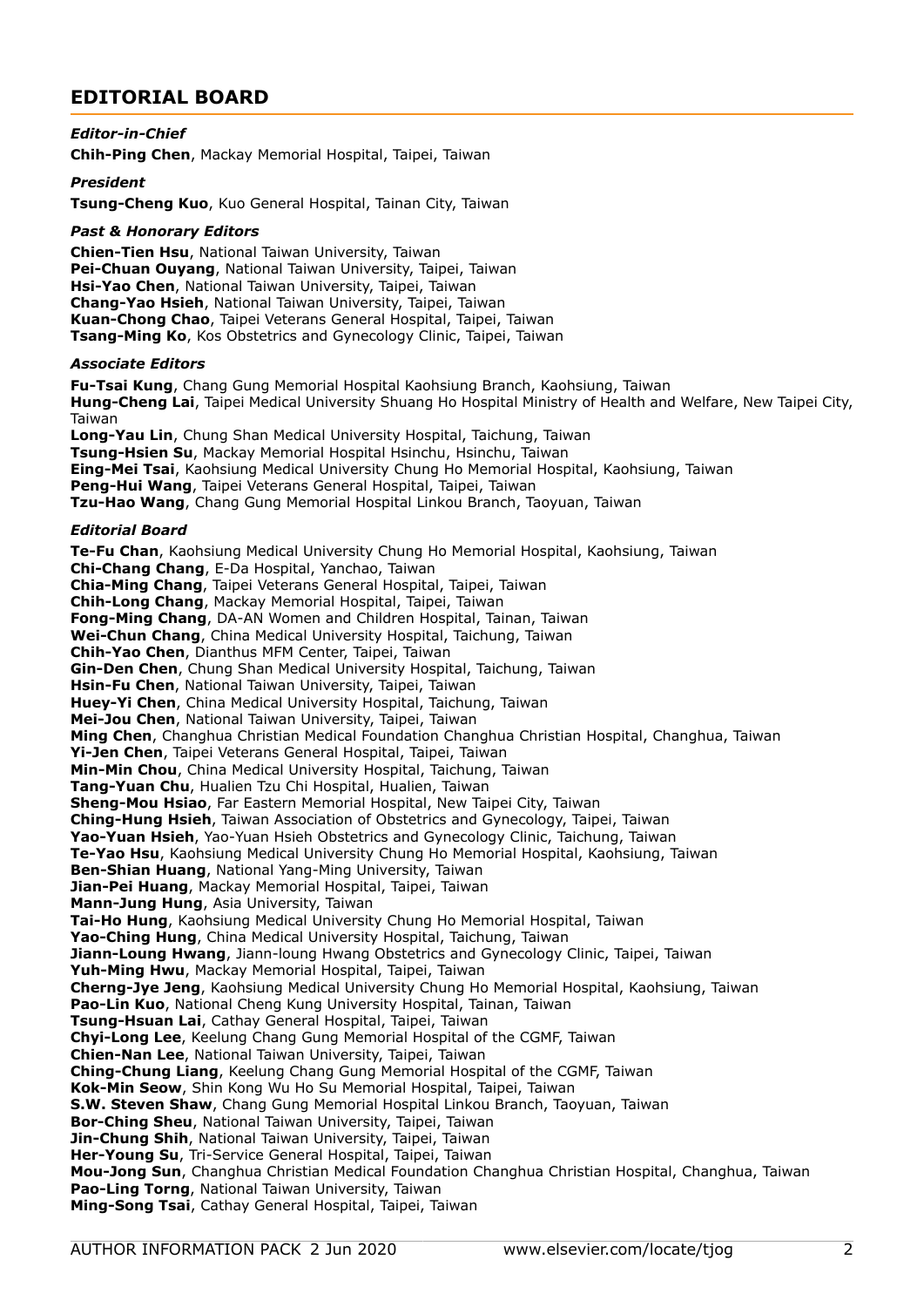**Kuan-Hao Tsui**, Kaohsiung Veterans General Hospital, Kaohsiung, Taiwan **Chii-Ruey Tzeng**, Taipei Medical University, Taipei, Taiwan **Chin-Jung Wang**, Chang Gung Memorial Hospital Linkou Branch, Taoyuan, Taiwan **Kung-Liahng Wang**, Mackay Memorial Hospital, Taipei, Taiwan **Shun-Long Weng**, Mackay Memorial Hospital Hsinchu, Hsinchu, Taiwan **Gwo-Jang Wu**, Tri-Service General Hospital, Taipei, Taiwan **Meng-Hsing Wu**, National Cheng Kung University Hospital, Tainan, Taiwan **Mu-Hsien Yu**, Tri-Service General Hospital, Taipei, Taiwan **Chiou-Chung Yuan**, Taipei Medical University Shuang Ho Hospital Ministry of Health and Welfare, New Taipei City, Taiwan

#### *International Editorial Review Board*

**Kazunori Baba**, Japan **The-Hung Bui**, Sweden **Yoshihide Chiba**, Japan **Gus Dekker**, Australia **Mark I. Evans**, United States **Yuji Hiramatsu**, Japan **Chaur-Dong Hsu**, United States **Jaou-Chen Huang**, United States **Jon A. Hyett**, Australia **Tsuyomu Ikenoue**, Japan **Noriyuki Inaba**, Japan **Toshiharu Kamura**, Japan **Ming-Shian Kao**, United States **Ichiro Kawabata**, Japan Young-Tak Kim, Korea, Republic of **Tadashi Kimura**, Japan **Tze Kin Lau**, Hong Kong **Chin-Chu Lin**, United States **Joo-Hyun Nam**, Korea, Republic of **Kazunori Ochiai**, Japan **Takashi Okai**, Japan **In Yang Park**, Korea, Republic of **Richard H. Paul**, United States **Ritsuko K. Pooh**, Japan **Noriaki Sakuragi**, Japan **Peter K. Sand**, United States **Yoshihiko Takeda**, Japan **Mitsuyo Tanemura**, Japan **Yves Ville**, France **Anthony M. Vintzileos**, United States **Magnus Westgren**, Sweden **Joo Hee Yoon**, Korea, Republic of **Ming-Tsung Yu**, United States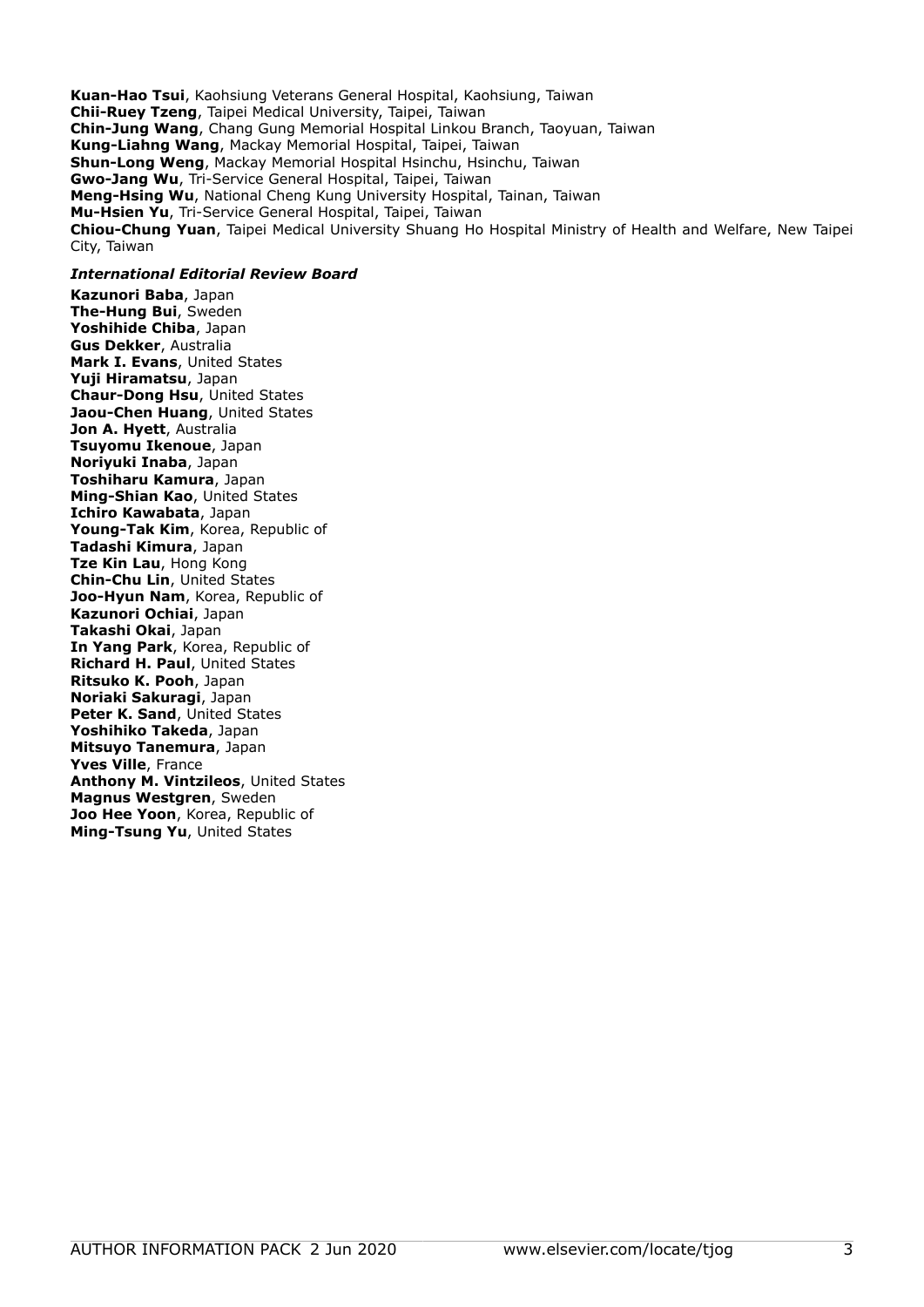# <span id="page-3-0"></span>**GUIDE FOR AUTHORS**

# **INTRODUCTION**

### *INTRODUCTION*

*Taiwanese Journal of Obstetrics and Gynecology* is a peer-reviewed and open access journal publishing editorials, reviews, original articles, short communications, case reports, research letters and correspondence in the field of obstetrics and gynecology. The aims of the journal are to: Publish cutting-edge, innovative and topical research that addresses screening, diagnosis, management and care in women's health Deliver evidence-based information Promote the sharing of clinical experience Address women-related health promotion The journal provides comprehensive coverage of topics in obstetrics & gynecology and women's health including maternal-fetal medicine, reproductive endocrinology/infertility, and gynecologic oncology.

### *Types of article*

#### *Editorials*

These are usually written by invited authors or editorial board members and are comments on recent news or articles published in the Journal.

Format guide

- Word limit: 1200 words (excluding references)
- References: 10 or less
- Tables/Figures: 1 table and/or 1 figure
- No section headings in main text
- Conflicts of interest statement after the main text

#### *Review Articles*

These articles aim to provide the reader with a balanced overview of an important and topical issue in research or clinical practice. They should cover aspects of a topic in which scientific consensus exists as well as aspects that remain controversial and are the subject of ongoing scientific research. All articles and data sources reviewed should include information about the specific type of study or analysis, population, intervention, exposure, and tests or outcomes. All articles or data sources should be selected systematically for inclusion in the review and critically evaluated.

### Format guide

- Word limit: 4000 words (excluding abstract and references)
- References: 50 or less
- Abstract: up to 250 words, unstructured (i.e., no subheadings)
- Conflicts of interest statement after the main text

#### *Original Articles*

These articles typically include randomized trials, intervention studies, studies of screening and diagnostic tests, laboratory and animal studies, cohort studies, cost-effectiveness analyses, systematic review and meta-analysis, case-control studies, and surveys with high response rates, which represent new and significant contributions to the field.

Section headings should be: Abstract, Introduction, Materials and methods, Results, Discussion, Acknowledgments (if any), and References.

The Introduction should provide a brief background to the subject of the paper, explain the importance of the study, and state a precise study question or purpose.

The Materials and methods section should describe the study design and methods (including the study setting and dates, patients/participants with inclusion and exclusion criteria, patient samples or animal specimens used, the essential features of any interventions, the main outcome measures, the laboratory methods followed, or data sources and how these were selected for the study), and state the statistical procedures employed in the research.

The Results section should comprise the study results presented in a logical sequence, supplemented by tables and/or figures. Take care that the text does not repeat data that are presented in tables and/or figures. Only emphasize and summarize the essential features of the main outcome measures, and the main results.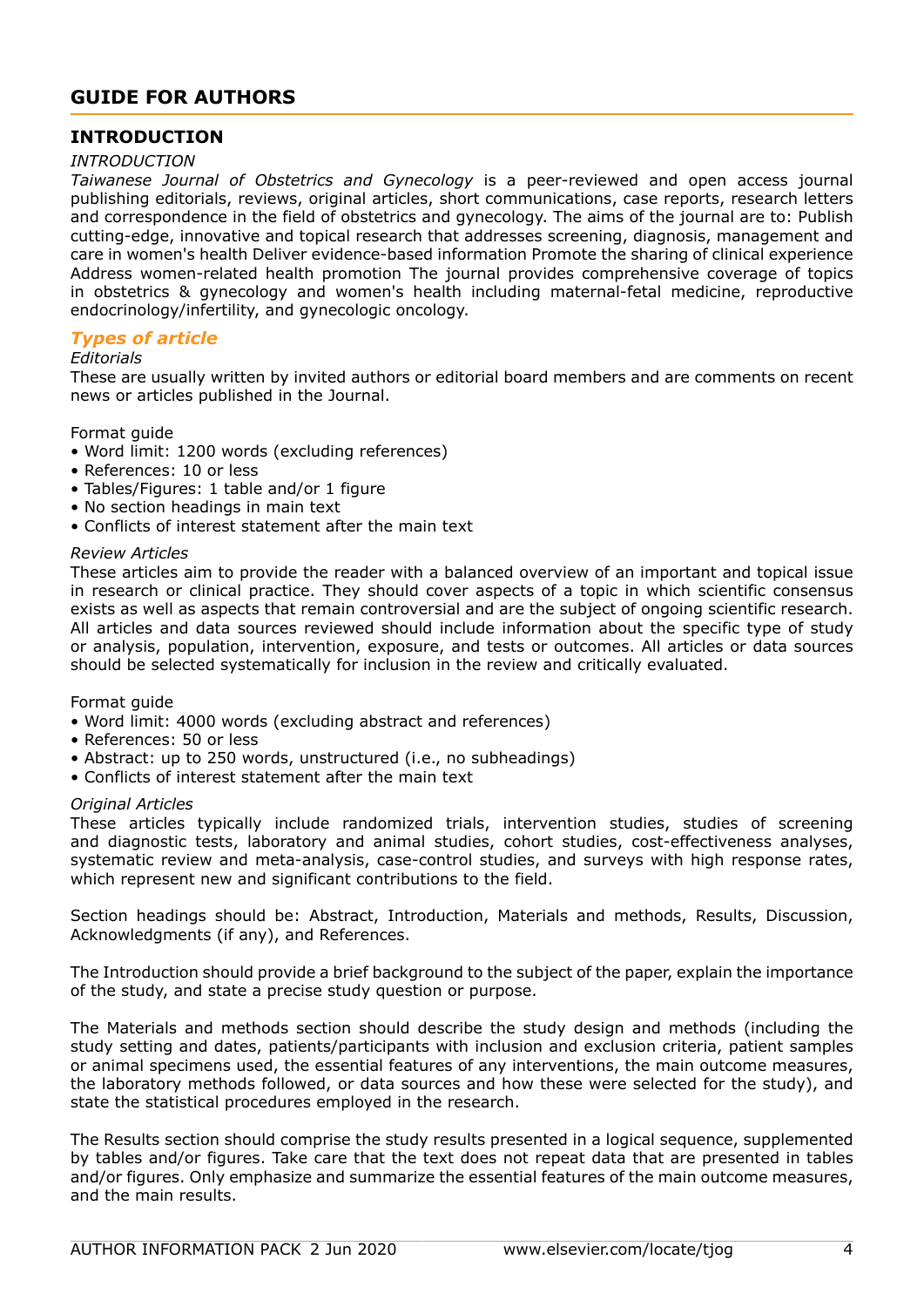The Discussion section should be used to emphasize the new and important aspects of the study, placing the results in context with published literature, the implications of the findings, and the conclusions that follow from the study results.

Format guide

• Word limit: 3000 words (excluding abstract and references)

• References: 40 or less

• Abstract: up to 300 words, structured (i.e., with the section headings Objective, Materials and methods, Results and Conclusion)

• Conflicts of interest statement after the main text

• Tables/Figures: no limit, but data in text should not be repeated extensively in tables or figures

### *Short Communications*

These should be concise presentations of preliminary experimental results, instrumentation and analytical techniques, or aspects of clinical or experimental practice that are not fully investigated, verified or perfected but which may be of widespread interest or application.

Section headings should be: Abstract, Introduction, Materials and methods, Results, Discussion, Acknowledgments (if any), and References.

The Editors reserve the right to decide what constitutes a Short Communication.

Format guide

• Word limit: 1500 words (excluding abstract and references)

• References: 12 or less

• Abstract: up to 150 words, structured (i.e., with the section headings Objective, Materials and methods, Results and Conclusion)

• Conflicts of interest statement after the main text

• Tables/Figures: 1 table and/or 1 figure

### *Case Reports*

These are short discussions of a case or case series with unique features not previously described that make an important teaching point or scientific observation. They may describe novel techniques or use of equipment, or new information on diseases of importance. Section headings should be: Abstract, Introduction, Case Presentation, Discussion, Acknowledgments (if any), and References.

The Introduction should describe the purpose of the present report, the significance of the disease and its specificity, and briefly review the relevant literature.

The Case report should include the general data of the case, medical history, family history, chief complaint, present illness, clinical manifestation, methods of diagnosis and treatment, and outcome.

The Discussion should compare, analyze and discuss the similarities and differences between the reported case and similar cases reported in other published articles. The importance or specificity of the case should be restated when discussing the differential diagnoses. Suggest the prognosis of the disease and possibility of prevention.

Format guide

- Word limit: 1500 words (excluding abstract and references)
- References: 15 or less

• Abstract: up to 150 words, structured (i.e., with the section headings objective, case report, conclusion))

- Conflicts of interest statement after the main text
- Tables/Figures: no limit, but data in text should not be repeated extensively in tables or figures

### *Research Letters*

These include short interesting case reports that do not meet the requirement of being truly exceptional. Research Letters do not require an abstract and headings of Introduction, Case report and Discussion. The Editors reserve the right to decide what constitutes a Research Letter.

### Format guide

• Word limit: 500 words (excluding eferences)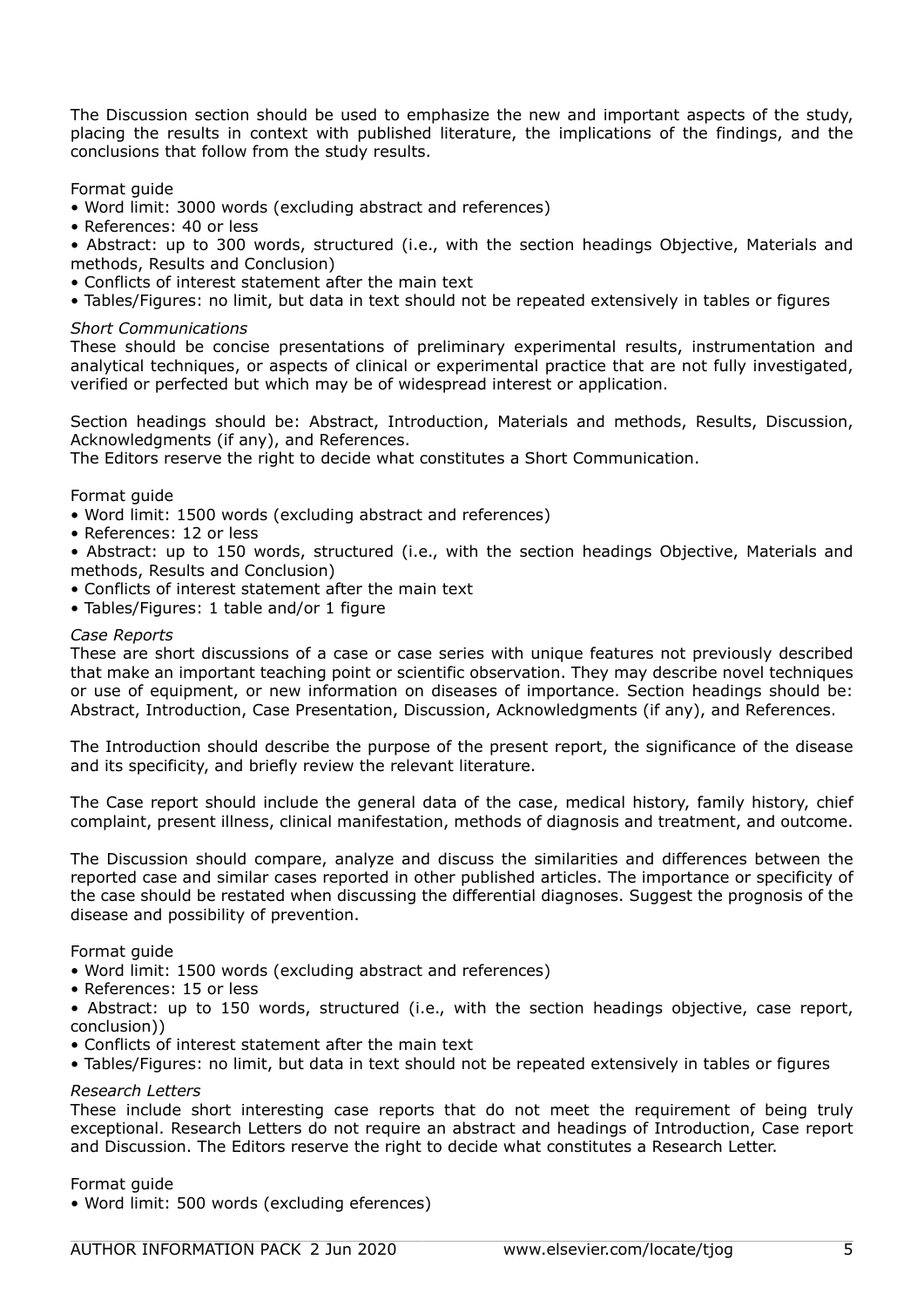- References: 5 or less
- Tables/Figures: 1 table and/or 1 figure
- Begin with "Dear Editor"
- No section headings in main text
- Conflicts of interest statement after the main text

#### *Correspondence*

Brief constructive comments in response to previously published *TJOG* articles or relating to a topical subject in the field, as well as other communications of general interest are welcome. They are edited, sometimes extensively, to sharpen their focus. They may be sent for peer review at the discretion of *TJOG* Editors.

Correspondence should have a title, and the corresponding author's mailing and e-mail addresses.

Format guide

- Word limit: 500 words (excluding references)
- References: 5 or less
- Tables/Figures: 1 table and/or 1 figure
- Begin with "Dear Editor"
- No section headings in main text
- Conflicts of interest statement after the main text

### *MANUSCRIPT SUBMISSION*

### **Manuscript Submission**

Please use only one of the two following submission methods below. Do NOT submit your manuscript using both methods.

#### *Submission by E-mail*

Manuscripts (meaning all submission items, including all text, tables, artwork, cover letter, conflicts of interest disclosures, and any other required documents/material as detailed in Section "Supporting Documents") can be submitted by e-mail to the Editorial Office at obsgyntw@seed.net.tw.

### *Submission by Post*

Three copies of the original manuscript, one copy of each of the applicable supporting documents detailed in Section "Supporting Documents", two Checklists (available at the end of these author instructions), and a disk (containing the electronic copies of the manuscript and supporting documents) can be posted to the Editorial Office, addressed to:

Dr Chih-Ping Chen Editor-in-Chief *Taiwanese Journal of Obstetrics and Gynecology* (*TJOG*) Taiwan Association of Obstetrics and Gynecology 5/F, No. 70, Min-Chuan W. Road, Taipei 104, Taiwan, R.O.C. Tel: (+886) (0)2 2568-4819 Fax: (+886) (0)2 2100-1476

*Important Information*Articles should be in Microsoft Word document format and prepared in the simplest form possible. We will add in the correct font, font size, margins and so on according to the journal's style.You may use automatic page numbering, but do NOT use other kinds of automatic formatting such as footnotes, headers and footers.Put text, references, table headings and tables, and figure legends in one file. Figures must be submitted as separate picture files, at the correct resolution and named according to the figure number, e.g., "Fig1.tif", "Fig2.jpg". Please see section 9.8. for more information.

#### *Supporting documents*

*The following documents must be included in your submission (refer also to the Checklist that follows these author instructions). Items (1), (2) and (3) are mandatory. Items (4), (5) and (6) are required only if they are applicable to your manuscript.*Cover Letter. This must include the following information:title of the manuscript corresponding author details (name, e-mail, mailing address, telephone and fax numbers) a statement that the material contained in the manuscript has not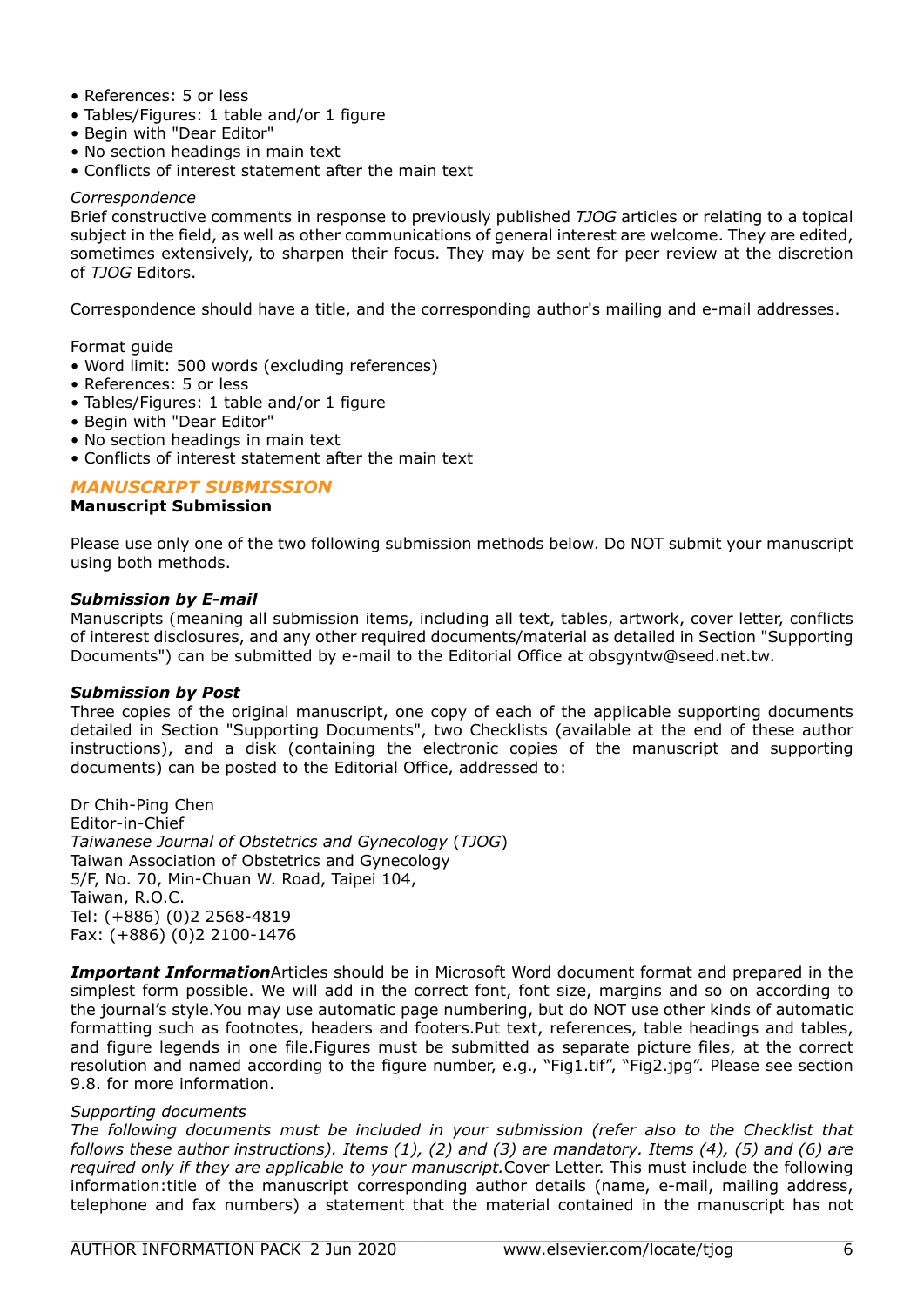been previously published and is not being concurrently submitted elsewherepersons who do not fulfill the requirements to be listed as authors but who nevertheless contributed to the manuscript (such as those who provided writing assistance, for example) should be disclosedsignature of the corresponding author

Authorship & Conflicts of Interest Statement. Each author's contribution to the manuscript should be listed. Any and all potential and actual conflicts of interest should also be listed (see Section 2 for more information). Please use the *[TJOG Authorship & Conflicts of Interest Statement](https://www.elsevier.com/__data/promis_misc/tjog_ascoi.pdf)*. The e-mail addresses of all authors listed in the manuscript must be provided, and the corresponding author must sign the statement on behalf of all the listed authors.

Copyright Transfer Agreement. In the event that your manuscript is accepted for publication in the *TJOG*, you are required to transfer all copyright ownership in and relating to the work to the Taiwan Association of Obstetrics and Gynecology. Please use the *[TJOG Copyright Transfer Agreement](https://www.elsevier.com/__data/promis_misc/tjog_copyright_transfer_agreement.pdf)*. The corresponding author must sign the agreement on behalf of all the authors listed in the manuscript.

Ethics Statement. Articles covering the use of human or animal samples in research, or human or animal experiments must be accompanied by a letter of approval from the relevant review committee or authorities. See Section 3 for more information.

Consolidated Standards of Reporting Trials (CONSORT) flow chart for randomized controlled trials submitted for publication. See Section 4 for more information.

Copyright Permission. If you have reproduced or adapted material from other copyrighted sources, the letter(s) of permission from the copyright holder(s) to reproduce or adapt the copyrighted sources must be supplied. Otherwise, such material must be removed from your manuscript.

### **BEFORE YOU BEGIN**

### *Ethics in publishing*

Please see our information pages on [Ethics in publishing](https://www.elsevier.com/about/policies/publishing-ethics) and [Ethical guidelines for journal publication](https://www.elsevier.com/authors/journal-authors/policies-and-ethics).

### *Studies in humans and animals*

If the work involves the use of human subjects, the author should ensure that the work described has been carried out in accordance with [The Code of Ethics of the World Medical Association](https://www.wma.net/policies-post/wma-declaration-of-helsinki-ethical-principles-for-medical-research-involving-human-subjects/) (Declaration of Helsinki) for experiments involving humans. The manuscript should be in line with the [Recommendations for the Conduct, Reporting, Editing and Publication of Scholarly Work in Medical](http://www.icmje.org/recommendations/) [Journals](http://www.icmje.org/recommendations/) and aim for the inclusion of representative human populations (sex, age and ethnicity) as per those recommendations. The terms [sex and gender](http://www.who.int/gender-equity-rights/understanding/gender-definition/en/) should be used correctly.

Authors should include a statement in the manuscript that informed consent was obtained for experimentation with human subjects. The privacy rights of human subjects must always be observed.

All animal experiments should comply with the [ARRIVE guidelines](https://www.nc3rs.org.uk/arrive-guidelines) and should be carried out in accordance with the U.K. Animals (Scientific Procedures) Act, 1986 and associated guidelines, [EU](http://ec.europa.eu/environment/chemicals/lab_animals/legislation_en.htm) [Directive 2010/63/EU for animal experiments](http://ec.europa.eu/environment/chemicals/lab_animals/legislation_en.htm), or the National Institutes of Health guide for the care and use of Laboratory animals (NIH Publications No. 8023, revised 1978) and the authors should clearly indicate in the manuscript that such guidelines have been followed. The sex of animals must be indicated, and where appropriate, the influence (or association) of sex on the results of the study.

### *Ethical Approval of Studies and Informed Consent*

For human or animal experimental investigations described in original articles, appropriate institutional review board or ethics committee approval is required, and such approval should be stated in the methods section of the manuscript. For those investigators who do not have formal ethics review committees, the principles outlined in the Declaration of Helsinki should be followed (World Medical Association. *Declaration of Helsinki: ethical principles for medical research involving human subjects*. Available at: https://www.wma.net/policies-post/wma-declaration-of-helsinki-ethical-principles-for-medical-research-invol

For work involving animals, the guidelines for their care and use that were followed should be stated in the methods section of the manuscript. For those investigators who do not have formal institutional guidelines relating to animal experiments,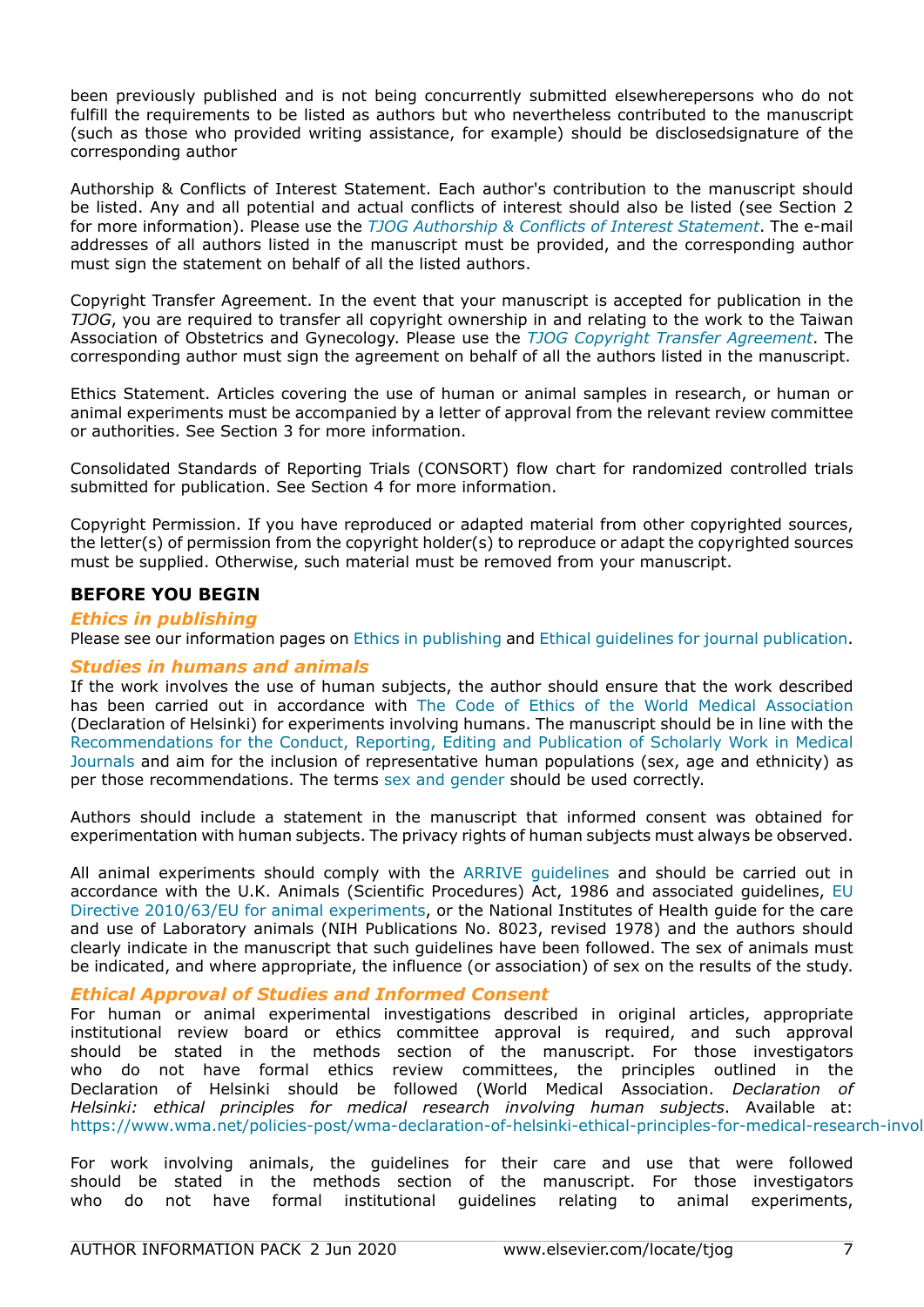the *European Commission Directive 86/609/EEC for animal experiments* (available at http://ec.europa.eu/environment/chemicals/lab\_animals/legislation\_en.htm) should be followed and the same should be stated in the methods section of the manuscript.

### *Disclosure of Conflicts of Interest*

Conflicts of interest may be financial or non-financial. Financial conflicts include financial relationships such as honoraria; educational grants; participation in speakers' bureaus; membership, employment, consultancies, stock ownership, or other equity interest; expert testimony or patent-licensing arrangements. Non-financial conflicts include personal or professional relationships, affiliations, academic competition, intellectual passion, knowledge or beliefs that might affect objectivity.

Please ensure that the name of each author listed in your manuscript appears in either Section I or Section II of the *TJOG Authorship & Conflicts of Interest Statement* form (an author's name cannot appear in both Section I and Section II of the form).

### *Declaration of interest*

All authors must disclose any financial and personal relationships with other people or organizations that could inappropriately influence (bias) their work. Examples of potential competing interests include employment, consultancies, stock ownership, honoraria, paid expert testimony, patent applications/registrations, and grants or other funding. Authors must disclose any interests in two places: 1. A summary declaration of interest statement in the title page file (if double-blind) or the manuscript file (if single-blind). If there are no interests to declare then please state this: 'Declarations of interest: none'. This summary statement will be ultimately published if the article is accepted. 2. Detailed disclosures as part of a separate Declaration of Interest form, which forms part of the journal's official records. It is important for potential interests to be declared in both places and that the information matches. [More information.](http://service.elsevier.com/app/answers/detail/a_id/286/supporthub/publishing)

### *Submission declaration*

Submission of an article implies that the work described has not been published previously (except in the form of an abstract, a published lecture or academic thesis, see '[Multiple, redundant or concurrent](https://www.elsevier.com/authors/journal-authors/policies-and-ethics) [publication](https://www.elsevier.com/authors/journal-authors/policies-and-ethics)' for more information), that it is not under consideration for publication elsewhere, that its publication is approved by all authors and tacitly or explicitly by the responsible authorities where the work was carried out, and that, if accepted, it will not be published elsewhere in the same form, in English or in any other language, including electronically without the written consent of the copyrightholder.

### *Use of inclusive language*

Inclusive language acknowledges diversity, conveys respect to all people, is sensitive to differences, and promotes equal opportunities. Articles should make no assumptions about the beliefs or commitments of any reader, should contain nothing which might imply that one individual is superior to another on the grounds of race, sex, culture or any other characteristic, and should use inclusive language throughout. Authors should ensure that writing is free from bias, for instance by using 'he or she', 'his/her' instead of 'he' or 'his', and by making use of job titles that are free of stereotyping (e.g. 'chairperson' instead of 'chairman' and 'flight attendant' instead of 'stewardess').

### *Changes to Authorship*

This policy concerns the addition, deletion, or rearrangement of author names in the authorship of accepted manuscripts. Before the accepted manuscript is published online, requests to add or remove an author, or to rearrange the author names, must be sent to the Journal Manager from the corresponding author of the accepted manuscript and must include: (i) the reason the name should be added or removed, or the author names rearranged; and (ii) an updated *Authorship & Conflicts of Interest Statement* with signatures from all authors that they agree with the addition, removal or rearrangement. In the case of addition or removal of author names, this must include confirmation from the author(s) being added or removed. Requests that are not sent by the corresponding author will be forwarded by the Journal Manager to the corresponding author, who must follow the procedures as described above.

### **Previous Publication or Duplicate Submission**

Submitted manuscripts are considered with the understanding that they have not been published previously in print or electronic format (except in abstract or poster form) and are not under consideration in totality or in part by another publication or electronic medium.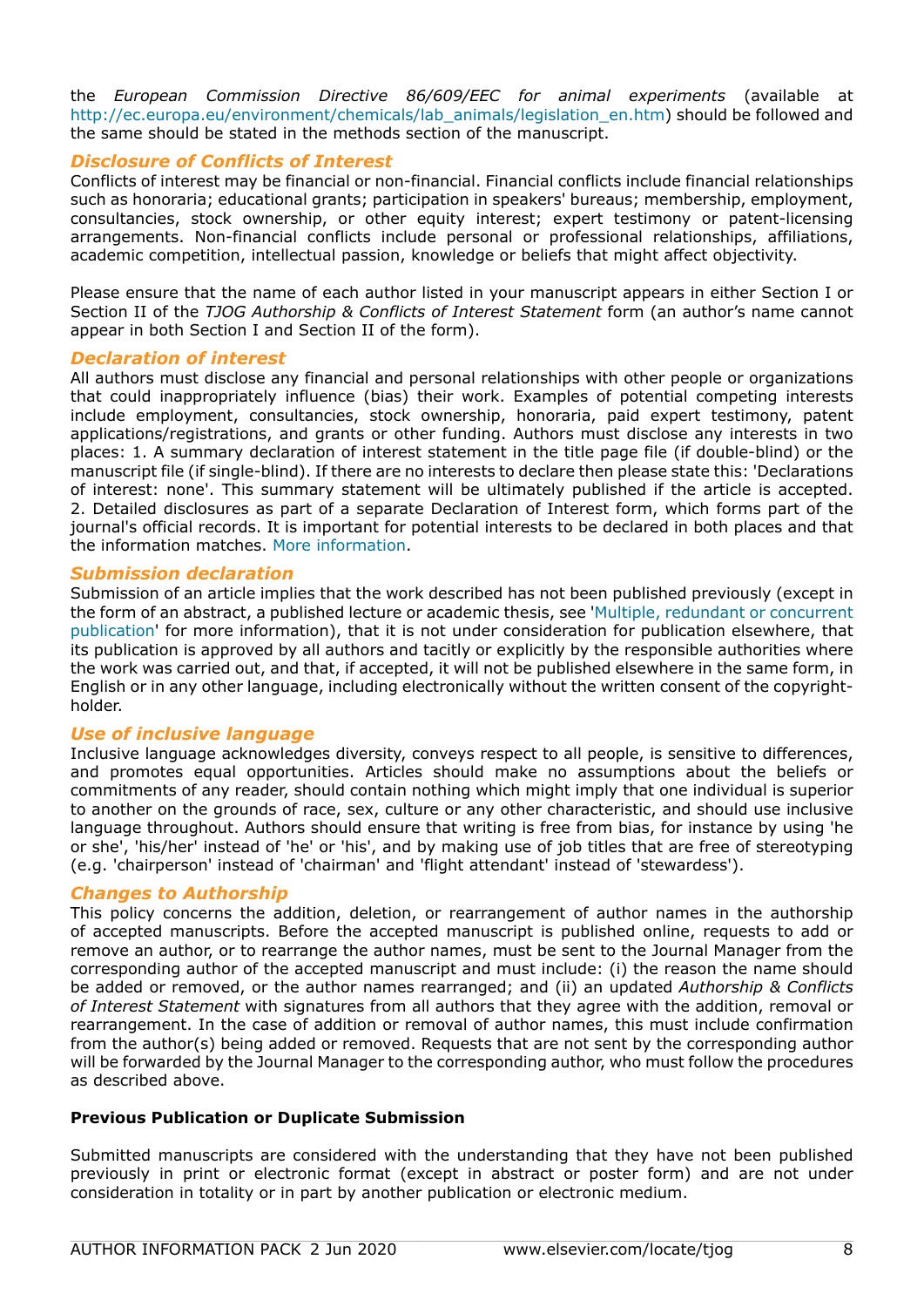# *Reporting Clinical Trials*

Randomized controlled trials should be presented according to the CONSORT guidelines. At manuscript submission, authors must provide the CONSORT checklist accompanied by a flow diagram that illustrates the progress of patients through the trial, including recruitment, enrollment, randomization, withdrawal and completion, and a detailed description of the randomization procedure. The CONSORT checklist and template flow diagram can be found on http://www.consort-statement.org. *TJOG* has adopted the ICMJE proposal from the International Committee of Medical Journal Editors (ICMJE) that require, as a condition of consideration for publication of clinical trials, registration in a public trials registry. Purely observational studies (those in which the assignment of the medical intervention is not at the discretion of the investigator) do not require registration. Further information can be found at http://www.icmje.org.

### *Copyright*

Upon acceptance of an article, authors will be asked to complete a 'Journal Publishing Agreement' (see [more information](https://www.elsevier.com/about/policies/copyright) on this). An e-mail will be sent to the corresponding author confirming receipt of the manuscript together with a 'Journal Publishing Agreement' form or a link to the online version of this agreement.

### *Author rights*

As an author you (or your employer or institution) have certain rights to reuse your work. [More](https://www.elsevier.com/about/policies/copyright) [information](https://www.elsevier.com/about/policies/copyright).

The TJOG is the official peer-reviewed publication of Taiwan Association of Obstetrics and Gynecology. Manuscripts published in the TJOG become the permanent property of the Taiwan Association of Obstetrics and Gynecology. This is a subsidized open access journal where Taiwan Association of Obstetrics and Gynecology pays for the publishing costs incurred by the journal. Authors do not have to pay any Article Processing Charge or Open Access Publication Fee.

All articles will be available Open Access on ScienceDirect. Permitted (re)use is that outlined by the Creative Commons Attribution-NonCommercial-NoDerivs (CC BY-NC-ND) license, which states that for non-commercial purposes, others may distribute and copy the article, and include in a collective work (such as an anthology), as long as they credit the author(s) and provided they do not alter or modify the article.

### *Open Access*

This Journal is a peer reviewed, subsidized open access journal where Taiwan Association of Obstetrics and Gynecology pays for the publishing costs incurred by the Journal. Authors do not have to pay any Article Processing Charge or Open Access Publication Fee.

### *Elsevier supports responsible sharing*

Find out how you can [share your research](https://www.elsevier.com/authors/journal-authors/submit-your-paper/sharing-and-promoting-your-article) published in Elsevier journals.

### *Role of the funding source*

You are requested to identify who provided financial support for the conduct of the research and/or preparation of the article and to briefly describe the role of the sponsor(s), if any, in study design; in the collection, analysis and interpretation of data; in the writing of the report; and in the decision to submit the article for publication. If the funding source(s) had no such involvement then this should be stated.

### *Open access*

Please visit our [Open Access page](https://www.elsevier.com/journals/taiwanese-journal-of-obstetrics-and-gynecology/1028-4559/open-access-journal) for more information.

### *Language (usage and editing services)*

Please write your text in good English (American or British usage is accepted, but not a mixture of these). Authors who feel their English language manuscript may require editing to eliminate possible grammatical or spelling errors and to conform to correct scientific English may wish to use the [English](http://webshop.elsevier.com/languageediting/) [Language Editing service](http://webshop.elsevier.com/languageediting/) available from Elsevier's Author Services.

### **PREPARATION**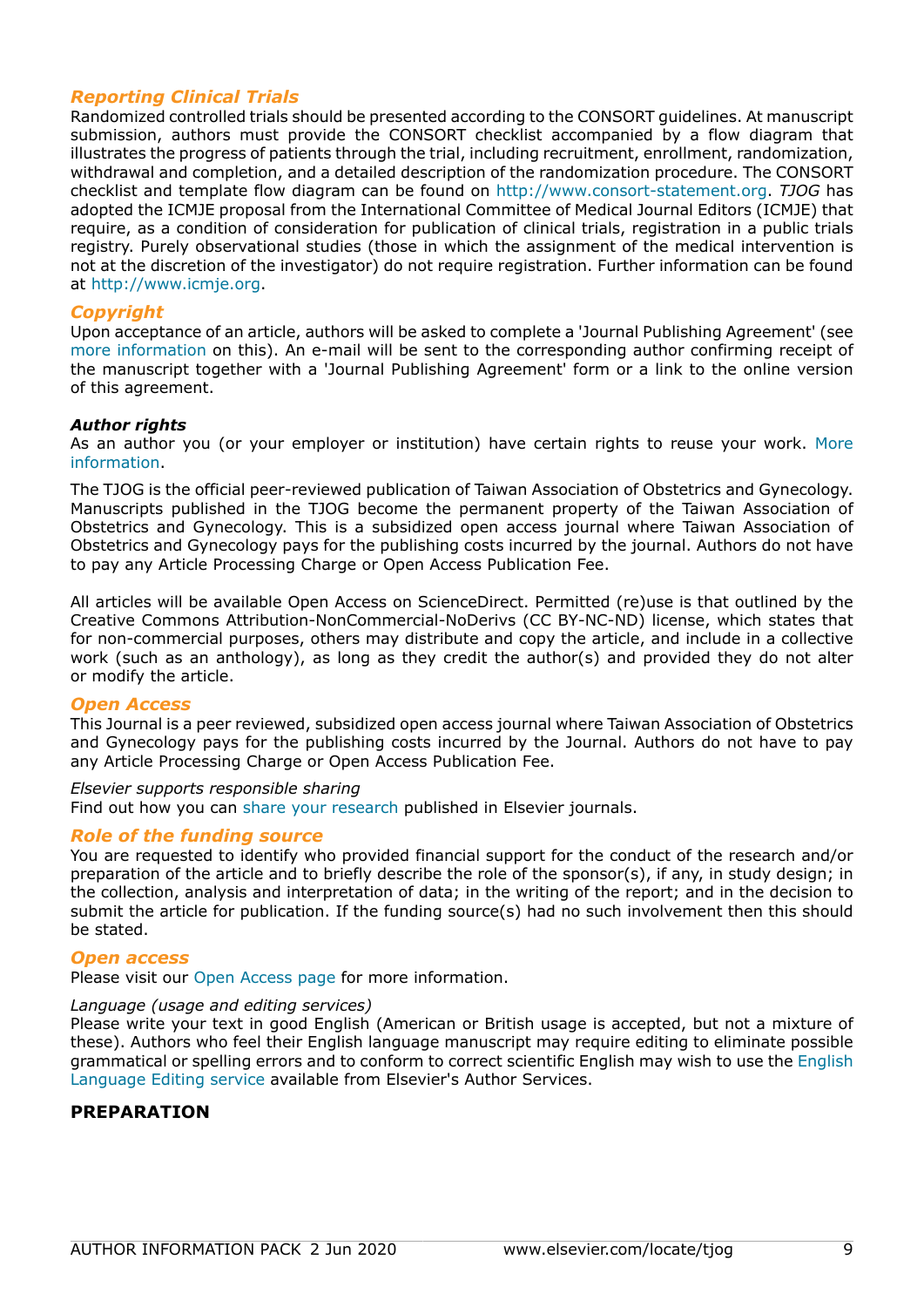### *Manuscript Preparation*

Text should be typed double-spaced on one side of white A4 (297  $\times$  210 mm) paper, with outer margins of 2.5 cm. A manuscript should include a title page, abstract, text, acknowledgments (if any), and figures and tables as appropriate. Each section of the manuscript should begin on a new page. Pages should be numbered consecutively, beginning with the title page.

### *Title Page*

The title page should contain the following information (in order, from the top to bottom of the page): article categoryarticle titlenames (spelled out in full) of all authors\*, and the institutions with which they are affiliated; indicate all affiliations with a superscripted lowercase letter after the author's name and in front of the matching affiliation.Conflicts of interest statement\*\*corresponding author details (name, e-mail, mailing address, telephone and fax numbers) \**The name of each author should be written with the family name last, e.g., Wan-Lin Chang. Authorship is restricted only to direct participants who have contributed significantly to the work.*

\*\**Since it is difficult to distinguish between an actual conflict of interest and a perceived conflict of interest, the TJOG requires authors to disclose all and any potential conflicts of interest and let readers judge for themselves. Therefore, please ensure that you provide information about any potential financial and non-financial conflicts of interest (see Section 2 for more information) in a concise statement before the corresponding author details.*

### *Abstract and Keywords*

An abstract and up to 6 relevant keywords (in alphabetical order) are required for the following article categories: Review Articles, Original Articles, Short Communications, and Case Reports.

Abstracts for Original Articles, Case Reports and Short Communications should be structured (according to the article Categories).

And abstracts for Editorial, Review Article, Research Letters, and Correspondence should be unstructured.Abstracts for Original Articles should be structured into the following sections.

*Objective*: briefly explain the importance of the study topic and state a precise study question or purpose.

*Materials and methods*: briefly introduce the methods used to perform the study; include information on the study design, setting, subjects, interventions, outcome measures and analyses as appropriate. *Results*: briefly present the significant results, with data and statistical details such as *p* values where appropriate; be sure that information in the abstract matches that in the main text.

*Conclusion*: state the meaning of your findings, being careful to address the study question directly and to confine your conclusions to aspects covered in the abstract; give equal emphasis to positive and negative findings.

Keywords should be taken from the Medical Subject Headings (MeSH) list of Index Medicus (http://www.nlm.nih.gov/mesh/meshhome.html).

No abstract or keywords are required for Editorials, Research Letters and Correspondence.

### *Main Text*

The text for Original Articles and Short Communications should be organized into the following sections: Introduction, Materials (or Patients) and methods, Results, Discussion, and References. The Introduction should discuss the objective of the reported work and provide relevant background information. The Materials and methods should identify the population or patient samples in the study and explain the methods used. The Results should explain all the important findings and provide information about the accuracy and reliability of the results. The Discussion should state the implications of the findings and any conclusions based on the

The text for Review Articles should be divided into logical sections with appropriate headings.

The text For Editorials, Research Letters and Correspondence should be in one single section with appropriate paragraphs, but there should be no section headings.

Please note that writing errors will result in immediate rejection of the paper.

Abbreviations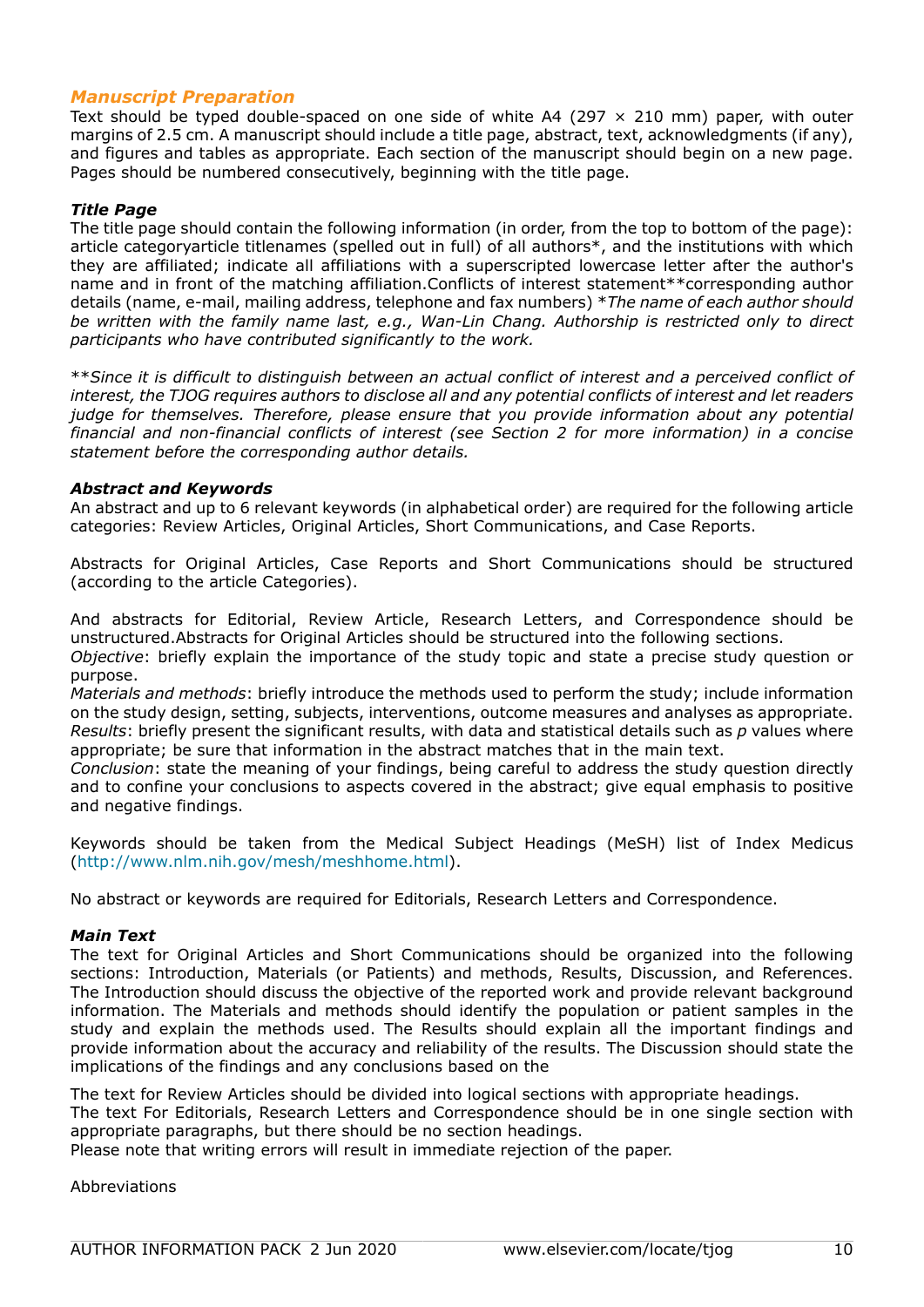Where a term/definition will be continually referred to, it must be written in full when it first appears in the text, followed by the subsequent abbreviation in parentheses (even if it was previously defined in the abstract). Thereafter, the abbreviation may be used. An abbreviation should not be first defined in any section heading; if an abbreviation has previously been defined in the text, then the abbreviation may be used in a subsequent section heading. Restrict the number of abbreviations to those that are absolutely necessary and ensure consistency of abbreviations throughout the article. Ensure that an abbreviation so defined does actually appear later in the text (excluding in figures/tables), otherwise, it should be deleted.

#### Numbers

Numbers that begin a sentence or those that are less than 10 should be spelled out using letters. Centuries and decades should be spelled out, e.g., the *Eighties* or *nineteenth century*. Laboratory parameters, time, temperature, length, area, mass, and volume should be expressed using digits.

### Units

Système International (SI) units must be used, with the exception of blood pressure values which are to be reported in mmHg. Please use the metric system for the expression of length, area, mass, and volume. Temperatures are to be given in degrees Celsius.

### Names of drugs, devices and other products

Use the Recommended International Nonproprietary Name (rINN) for medicinal substances, unless the specific trade name of a drug is directly relevant to the discussion. Generic drug names should appear in lowercase letters in the text. If a specific proprietary drug needs to be identified, the brand name may appear only once in the manuscript in parentheses following the generic name the first time the drug is mentioned in the text.

For devices and other products, the specific brand or trade name, the manufacturer and their location (city, state, country) should be provided the first time the device or product is mentioned in the text, for example, "...IBM SPSS Statistics 21.0 was used (IBM Corp., Armonk, NY, USA)". Thereafter, the generic term (if appropriate) should be used.

#### *References*

Authors are responsible for the accuracy and completeness of their references and for correct intext citation.

In the main text, tables, figure legendsReferences should be indicated by numbers in square brackets in line with the text, and numbered consecutively according to order of appearance in the text. [The actual authors can be referred to, but the reference number(s) must always be given.]References cited in tables or figure legends should be included in sequence at the point where the table or figure is first mentioned in the main text.Do not cite abstracts unless they are the only available reference to an important concept.Do not cite uncompleted work or work that has not yet been accepted for publication (i.e., "unpublished observation", "personal communication") as references. Also see Section

In the references listReferences should be limited to those cited in the text and listed in numerical order, NOT alphabetical order, i.e., in numerical order, NOT alphabetical order. References should include, in order, authors' surnames and initials, article title, abbreviated journal name, year, volume and inclusive page numbers. The surnames and initials of all the authors up to 6 should be included, but when authors number 7 or more, list the first 6 authors only followed by "et al".Abbreviations for journal names should conform to those used in MEDLINE.If citing a website, provide the author information, article title, website address and the date you accessed the information. Reference to an article that is in press must state the journal name and, if possible, the year and volume.

Examples of the most common reference types are provided below. (Please pay particular attention to the formatting, word capitalization, spacing and style.)

### *Standard journal articles*

[1] Kanamori C, Kanamori T, Tanaka Y, Kanzaki H. Three-cycle fentanyl patch system contributes to stable control of plasma fentanyl concentration in gynecologic cancer pain patients. Taiwan J Obstet Gynecol 2011;50:79-84.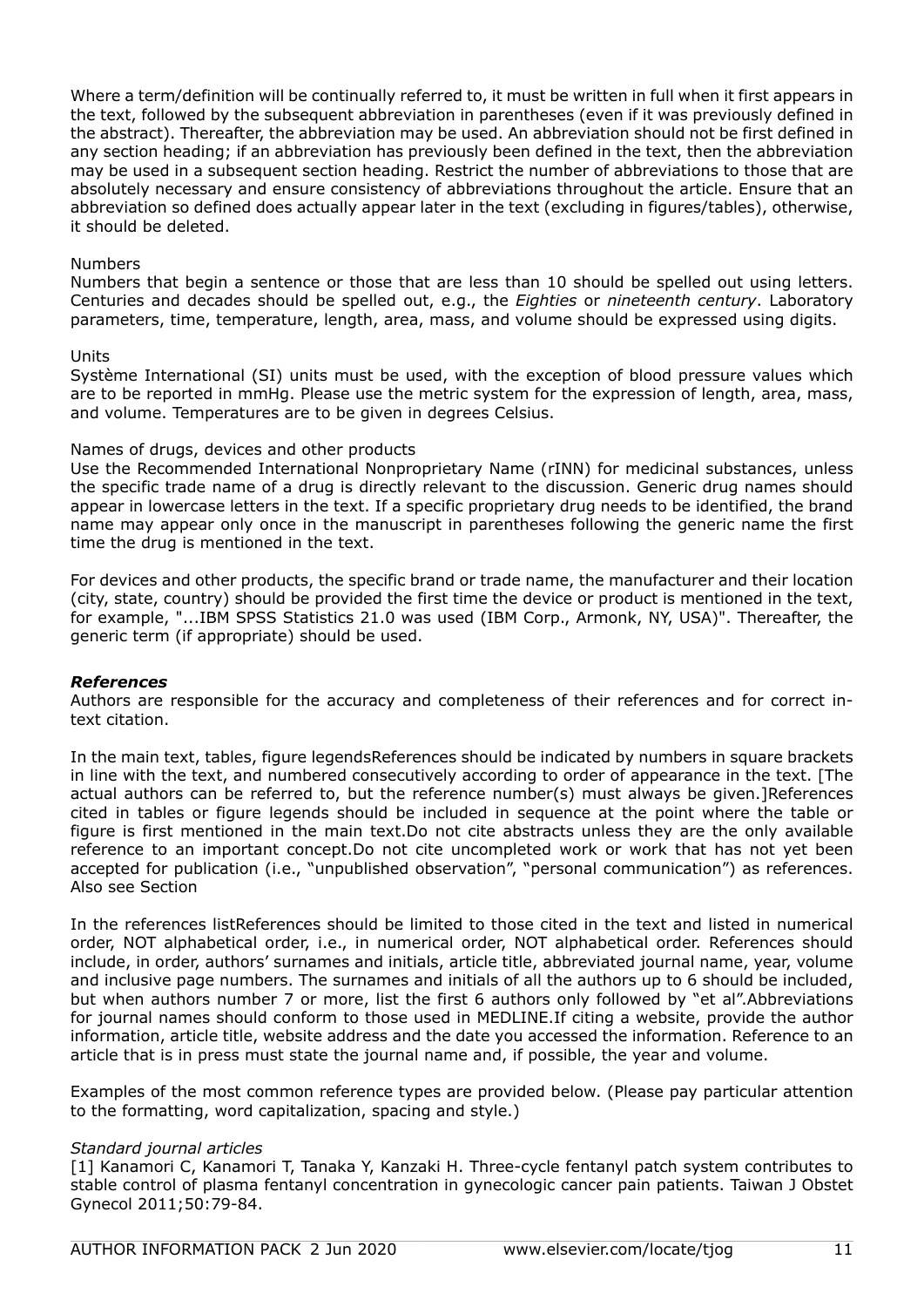[2] [dataset] Oguro M, Imahiro S, Saito S, Nakashizuka T. Mortality data for Japanese oak wilt disease and surrounding forest compositions, Mendeley Data, v1; 2015. http://dx.doi.org/10.17632/xwj98nb39r.1

#### *Journal article with more than 6 authors*

Chen CP, Wu PC, Lin CJ, Chern SR, Tsai FJ, Lee CC, et al. Unbalanced reciprocal translocations at amniocentesis. Taiwanese J Obstet Gynecol 2011;50:48-57.

#### *Journal supplement*

#### *Conflicts of Interest Statement and Funding/Support Statement*

Since it is difficult to distinguish between an actual conflict of interest and a perceived conflict of interest, the TJOG requires authors to disclose all and any potential conflicts of interest and let readers judge for themselves. Therefore, please ensure that you provide information about any potential financial and non-financial conflicts of interest (see Section 2 for more information) in a concise paragraph after the main text. If none, then state, "The author(s) have no conflicts of interest relevant to this article."

All financial and material support for the reseach, work, writing and editorial assistance from internal or external agencies, including commercial companies, should be clearly and completely identified in a Funding/Support Statement.

#### *Acknowledgments*

After the Funding/Support Statement(if any), general acknowledgments for consultations and statistical analyses should be listed concisely, including the names of the individuals who were directly involved. Consent should be obtained from those individuals before their names are listed in this section. Those acknowledged should not include secretarial, clerical or technical staff whose participation was limited to the performance of their normal duties.

#### *References*

Authors are responsible for the accuracy and completeness of their references and for correct intext citation.

In the main text, tables, figure legendsReferences should be indicated by numbers in square brackets in line with the text, and numbered consecutively according to order of appearance in the text. [The actual authors can be referred to, but the reference number(s) must always be given.]References cited in tables or figure legends should be included in sequence at the point where the table or figure is first mentioned in the main text.Do not cite abstracts unless they are the only available reference to an important concept.Do not cite uncompleted work or work that has not yet been accepted for publication (i.e., "unpublished observation", "personal communication") as references. Also see Section

In the references listReferences should be limited to those cited in the text and listed in numerical order, NOT alphabetical order, i.e., in numerical order, NOT alphabetical order. References should include, in order, authors' surnames and initials, article title, abbreviated journal name, year, volume and inclusive page numbers. The surnames and initials of all the authors up to 6 should be included, but when authors number 7 or more, list the first 6 authors only followed by "et al".Abbreviations for journal names should conform to those used in MEDLINE.If citing a website, provide the author information, article title, website address and the date you accessed the information. Reference to an article that is in press must state the journal name and, if possible, the year and volume.

Examples of the most common reference types are provided below. (Please pay particular attention to the formatting, word capitalization, spacing and style.)

#### *Standard journal articles*

Kanamori C, Kanamori T, Tanaka Y, Kanzaki H. Three-cycle fentanyl patch system contributes to stable control of plasma fentanyl concentration in gynecologic cancer pain patients. Taiwan J Obstet Gynecol 2011;50:79-84.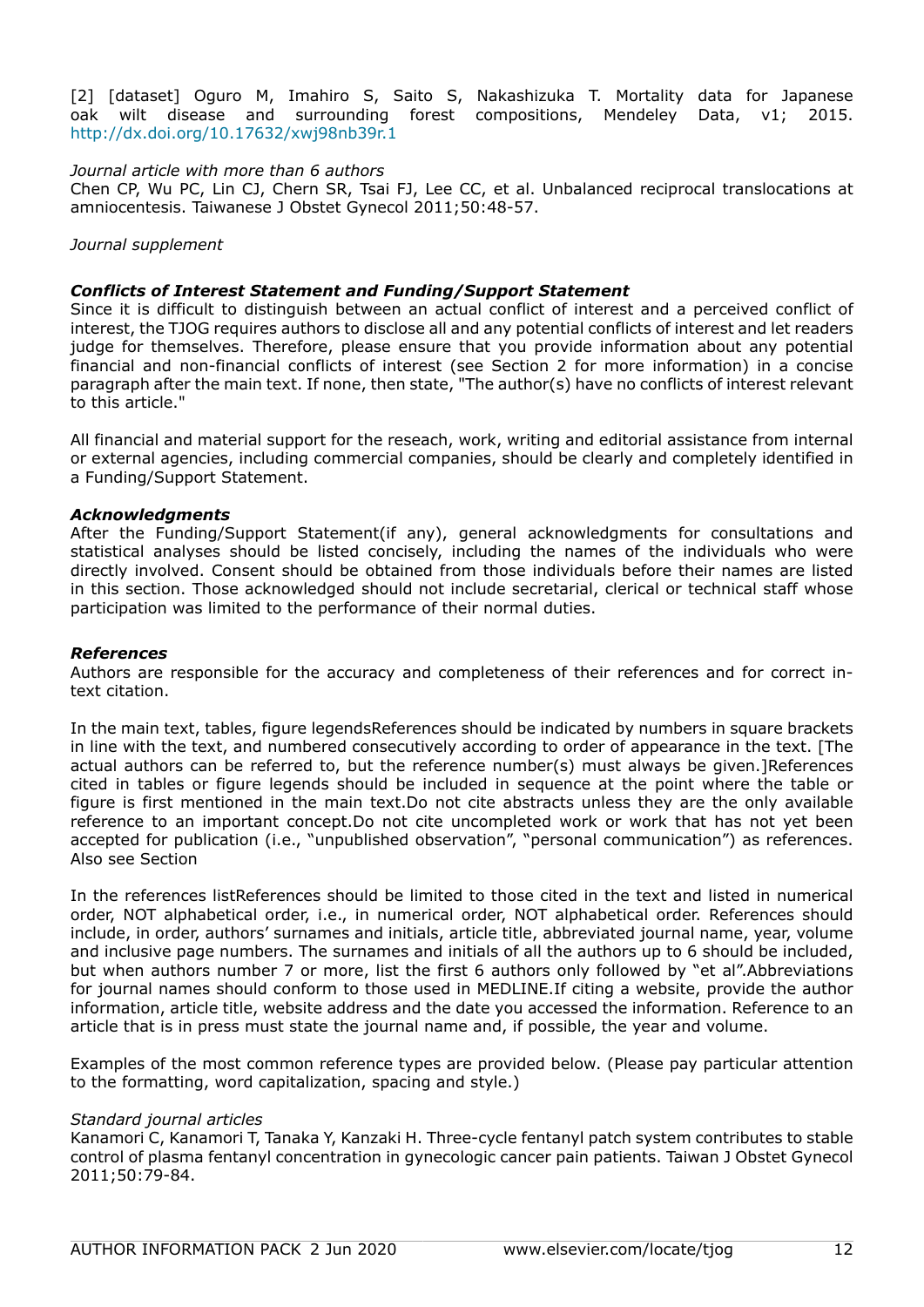### *Journal article with more than 6 authors*

Chen CP, Wu PC, Lin CJ, Chern SR, Tsai FJ, Lee CC, et al. Unbalanced reciprocal translocations at amniocentesis. Taiwanese J Obstet Gynecol 2011;50:48-57.

### *Journal supplement*

Kaplan NM. The endothelium as prognostic factor and therapeutic target: what criteria should we apply? J Cardiovasc Pharmacol 1998;32(Suppl 3):S78-80.

### *Journal article not in English but with English abstract*

Hofele C, Schwager-Schmitt M, Volkmann M. Prognostic value of antibodies against p53 in patients with oral squamous cell carcinoma-five years survival rate. Laryngorhinootologie 2002;81:342-5. [In German, English abstract]

### *Book with edition*

Bradley EL. Medical and surgical management. 2nd ed. Philadelphia: Saunders; 1982, p. 72–95.

### *Book with editors*

Letheridge S, Cannon CR, editors. Bilingual education: teaching English as a second language. New York: Praeger; 1980.

### *Book chapter in book with editor and edition*

Greaves M, Culligan DJ. Blood and bone marrow. In: Underwood JCE, editor. General and systematic pathology. 4th ed. London: Churchill Livingstone; 2004, p. 615-72.

### *Book series with editors*

Wilson JG, Fraser FC, editors. Handbook of teratology, vols. 1-4. New York: Plenum Press; 1977-1978.

#### *Bulletin*

World Health Organization. World health report 2002: reducing risk, promoting healthy life. Geneva, Switzerland: World Health Organization; 2002.

### *Electronic publications*

Duchin JS. Can preparedness for biological terrorism save us from pertussis? Arch Pediatr Adolesc Med 2004;158(2). Available at http://archpedi.ama-assn.org/cgi/content/full/158/2/106. Accessed June 12, 2004.

Smeeth L, Iliffe S. Community screening for visual impairment in the elderly. Cochrane Database Syst Rev 2002(2):CD001054. Doi:10.1002/14651858.CD1001054.

### *Item presented at a meeting but not yet published*

Khuri FR, Lee JJ, Lippman SM. Isotretinoin effects on head and neck cancer recurrence and second primary tumors. In: Proceedings from the American Society of Clinical Oncology, May 31-June 3, 2003; Chicago, IL, abstract 359.

### *Item presented at a meeting and published*

Cionni RJ. Color perception in patients with UV- or bluelight-filtering IOLs. In: Symposium on cataract, IOL, and refractive surgery. San Diego, CA: American Society of Cataract and Refractive Surgery; 2004, abstract 337.

### *Theses*

Ayers AJ. Retention of resin restorations by means of enamel etching and by pins [MSD thesis]. Indianapolis: Indiana University; 1971.

### *Website*

Glueckauf RL, Whitton J, Baxter J. Videocounseling for families of rural teens with epilepsy-project update. Telehealth News 1998. Available at http://www.telehealth.net/subscribe/ newslettr\_4a.html#1. Accessed November 15, 2008.

*Company/manufacturer publication/pamphlet*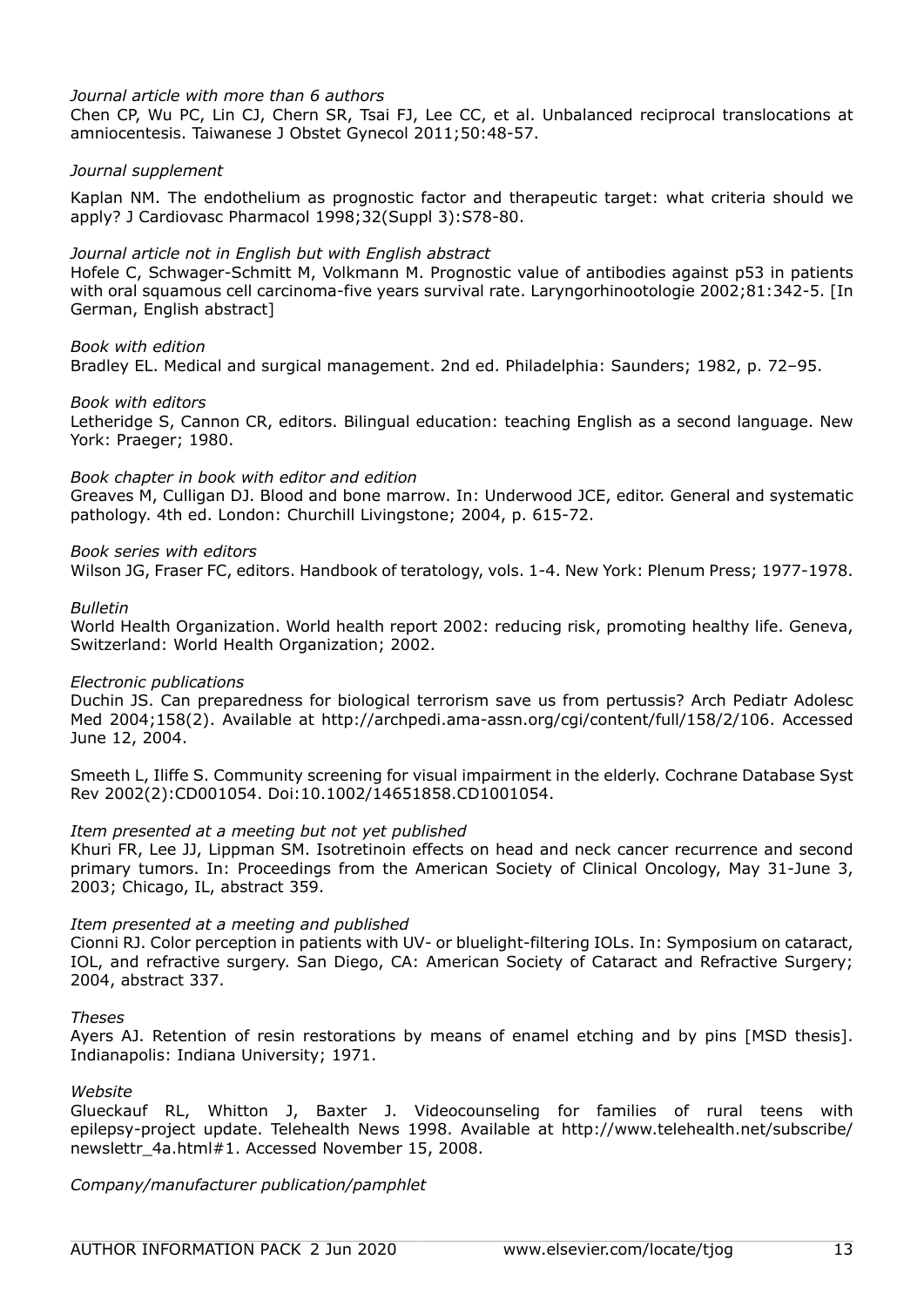Eastman Kodak Company, Eastman Organic Chemicals. Catalog no. 49. Rochester, NY: Eastman Kodak; 1977, p. 2-3.

### *Tables*

Tables should supplement, not duplicate, the text. They should have a concise table heading, be selfexplanatory, and numbered consecutively in the order of their citation in the text. Items requiring explanatory footnotes should be denoted using superscripted lowercase letters (a, b, c, etc.), with the footnotes arranged under the table in alphabetical order. Asterisks (\*, \*\*) are used only to indicate the probability level of tests of significance. Abbreviations used in the table must be defined and placed after the footnotes in alphabetical order. If you include a block of data or table from another source, whether published or unpublished, you must acknowledge the original source.

### *Figures*

### General guidelines

The number of figures should be restricted to the minimum necessary to support the textual material. Figures should have an informative figure legend and be numbered in the order of their citation in the text. All symbols and abbreviations should be defined in the figure legend in alphabetical order. Items requiring explanatory footnotes should follow the same style as that for tables as described in Section "Tables".

Patient identification should be obscured. All lettering should be done professionally and should be in proportion to the drawing, graph or photograph.Photomicrographs must include an internal scale marker, and the legend should state the type of specimen, original magnification and stain.

Figures must be submitted as separate picture files at the correct resolution (see Section 8.8.2 below). The files should be named according to the figure number and format, e.g.,"Fig1.tif","Fig2.jpg".

#### Formats

Regardless of the application used, when your electronic artwork is finalized, please "save as" or convert the images to one of the following formats (note the resolution requirements for line drawings, halftones, and line/halftone combinations given below):EPS: Vector drawings. Embed the font or save the text as "graphics".TIFF: Color or grayscale photographs (halftones) — always use a minimum of 300 dpi.TIFF: Bitmapped line drawings — use a minimum of 1000 dpi. TIFF: Combination of bitmapped line/half-tone (color or grayscale) — a minimum of 600 dpi.DOC, XLS or PPT: If your electronic artwork is created in any of these Microsoft Office applications, please supply "as is". *Please do not:*Supply files that do not meet the resolution requirements detailed above; Supply files that are optimized for screen use (such as GIF, BMP, PICT, WPG) as the resolution is too low; Submit graphics that are disproportionately large for the content.*A detailed guide on electronic artwork is available at https://www.elsevier.com/artworkinstructions.*

### *Peer review*

This journal operates a single blind review process. All contributions are typically sent to a minimum of two independent expert reviewers to assess the scientific quality of the paper. The Editor is responsible for the final decision regarding acceptance or rejection of articles. The Editor's decision is final. [More](https://www.elsevier.com/reviewers/what-is-peer-review) [information on types of peer review](https://www.elsevier.com/reviewers/what-is-peer-review).

### *Use of word processing software*

It is important that the file be saved in the native format of the word processor used. The text should be in single-column format. Keep the layout of the text as simple as possible. Most formatting codes will be removed and replaced on processing the article. In particular, do not use the word processor's options to justify text or to hyphenate words. However, do use bold face, italics, subscripts, superscripts etc. When preparing tables, if you are using a table grid, use only one grid for each individual table and not a grid for each row. If no grid is used, use tabs, not spaces, to align columns. The electronic text should be prepared in a way very similar to that of conventional manuscripts (see also the [Guide to Publishing with Elsevier\)](https://www.elsevier.com/authors/journal-authors/submit-your-paper). Note that source files of figures, tables and text graphics will be required whether or not you embed your figures in the text. See also the section on Electronic artwork.

To avoid unnecessary errors you are strongly advised to use the 'spell-check' and 'grammar-check' functions of your word processor.